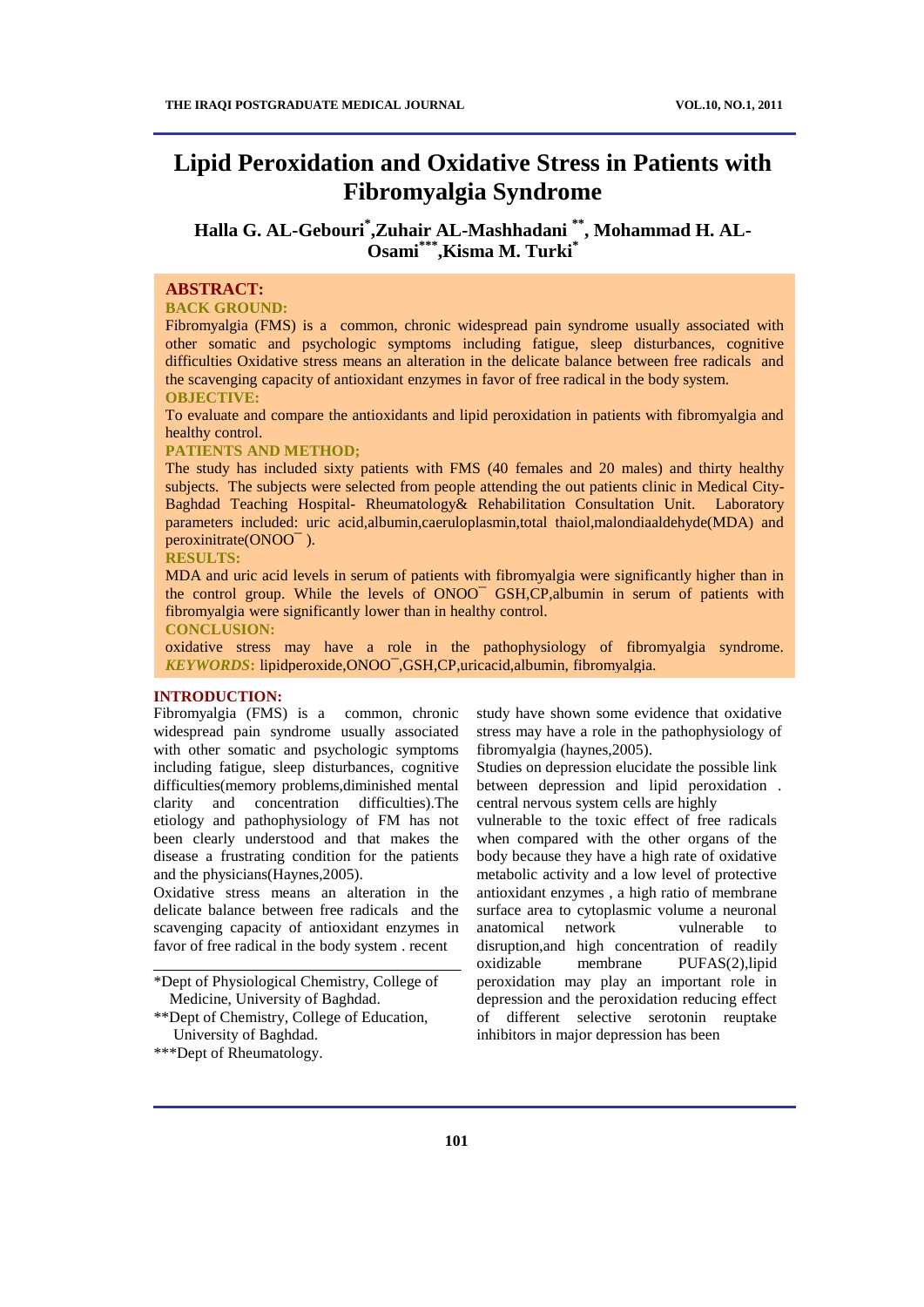demonstrated by bilici et al (Bilici,2001). These authors reported a significant correlation between erythrocyte MDA level.which was in accordance with the results in FM(Bilici,2001). Additionally, Delibas et al. suggested that plasma MDA levels might be an important marker of cognitive deterioration in patients

with dementia of al zherimer type(Delibas,2002.). Cognitive difficulties in FM patients have been well established.

#### **SUBJECTS AND METHODS:**

During the period from December 2008 to

March2009 blood samples were collected from sixty patients with fibromyalgia and thirty apparently healthy subjects. with age range (18- 72) years. The subjects were selected from the people attending the out patient clinic in Medical City – Baghdad Teaching Hospital – Rheumatology & Rehabilitation Consultation Unit.

Laboratory parameters included: uric acid,albumin,caeruloplasmin,total

thaiol,malondiaaldehyde(MDA) and peroxinitrate(ONOO¯).

Caeruloplasmin activity was measured by the method modified by menden ,1977. While total thiol concentration was determined by the method modified by ellman,1959.

Albumin was measured by the method of a .( Doumasetal,1971).

Malondialdehyde (MDA) was estimated by the method of Buege and Aust 1987.

Serum peroxynitrite level was measured by modified of vanuffelen 1998.

# **Statistical Analysis:-**

Descriptive statistics for all data of each set were expressed as mean  $\pm$  S.D, and the percent of abnormal value in any test was calculated as above or below the mean  $\pm$  S.D of the normal values for the matched control group, were compared using independent sample (t) test P< 0.0005, P< 0.005, P< .05 were considered statistically significant (18).

The overall predictive values for the results in the studied groups were performed according to program of office xp.

# **RESULTS :**

The results showed that the MDA level in serum of patients with fibromyalgia was significantly higher than in the control group. While the level of ONOO¯was significant lower in serum of patients compared with the control group. are shown in table (1) .

| Pro-oxidant               | Control         | <b>Patients</b> | p-value | Sig.      |
|---------------------------|-----------------|-----------------|---------|-----------|
| By-product                | $(n=30)$        | $(n=60)$        |         |           |
|                           | Mean $\pm SD$   | Mean $\pm SD$   |         |           |
|                           |                 |                 |         |           |
|                           |                 |                 |         |           |
| $MDA(m \text{ mol/L})$    | $1.19+0.21$     | $2.1 + 0.3**$   | 0.000   | <b>HS</b> |
|                           |                 |                 |         |           |
| $ONOO$ (m mol $\Lambda$ ) | $1.13 \pm 0.18$ | $0.66 \pm 0.1*$ | 0.000   | <b>HS</b> |
|                           |                 |                 |         |           |

**Table 1:Comparison of Pro-oxidant by products (MDA, and ONOO¯for subjects studied (n=60)**

The results showed that the GSH,CP,albumin levels in serum of patients with fibromyalgia were significantly lower than in healthy

control,While uric acid was found to be significantly higher than in healthy controle are shown in table (2).

| Table 2: Comparison of Antioxidants Markers for subjects studied. |  |  |  |  |  |  |  |  |  |  |
|-------------------------------------------------------------------|--|--|--|--|--|--|--|--|--|--|
|-------------------------------------------------------------------|--|--|--|--|--|--|--|--|--|--|

| Antioxidant<br>marker       | $Control(n=30)$<br>$mean \pm SD$ | Patients $(n=60)$<br>$mean \pm SD$ | P-value | sig       |
|-----------------------------|----------------------------------|------------------------------------|---------|-----------|
| CP(mg/dl)                   | $24.67 \pm 2.0$                  | $21.58 \pm 1.69$                   | 0.000   | HS        |
| GSH(numol/L)                | $0.596 \pm 0.102$                | $0.368 \pm 0.083$                  | 0.000   | <b>HS</b> |
| S.uric $\text{acid}(mg/dl)$ | $4.137\pm0.961$                  | 4.732±0.885                        | 0.005   | HS        |
| s.albumin $(g/dl)$          | $4.307 \pm 0.867$                | $3.602 \pm 0.596$                  | 0.269   | <b>NS</b> |

**THE IRAQI POSTGRADUATE MEDICAL JOURNAL VOL.10, NO.1, 2011 102**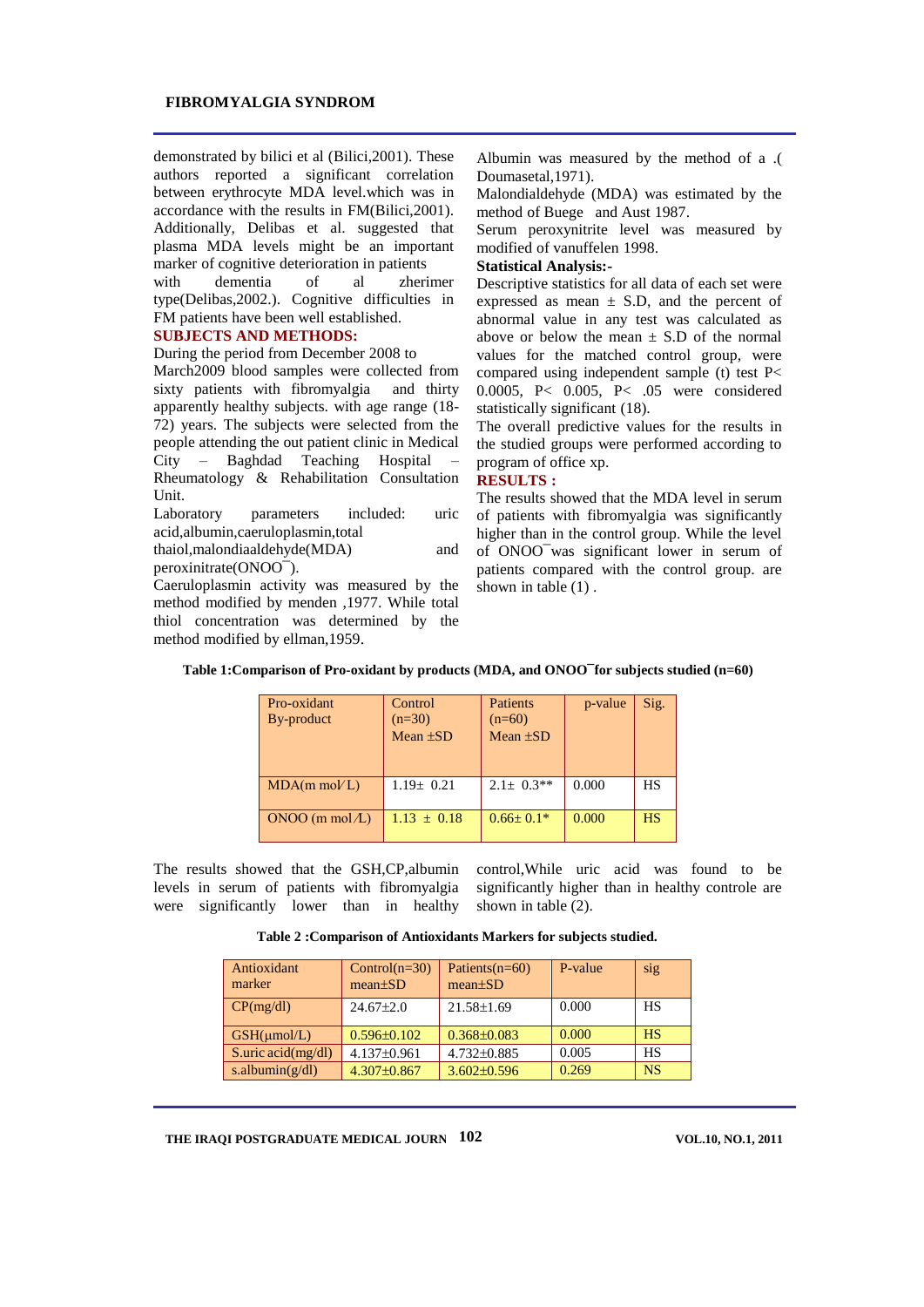#### **DISCUSSION:**

Malondildehyde(MDA)level in serum of patients with fibromyalgia was higher and peroxynitrite was lower in patients with fibromyalgia than in control. This show the presence of oxidative stress in the patients, A limited number of in vivo or in vitro studies of blood of patients with fibromyalgia regarding the effects of antioxidant redox systems and LP levels on the etiology of fibromyalgia have been reported(Ozgocmen,2006,Altindag,2006,). In the current study, We compared the role of antioxidant vitamins with particular references to antioxidant redox systems in plasma of patients with fibromyalgia . In the current study, we

compared the role of antioxidant vitamins with particular reference to antioxidant redox systems in plasma of patients with fibromyalgia. The etiology and pathogenesis of fibromyalgia are not clearly understood although it is characterized by activation of local ischemia injury(Ozgocmen,2006,andAltindag,2006). LP levels, reflecting oxidative degradation products of membrane PUFAs, are known to be related to ROS actions.In the present study, LP levels were higher in serum of patients with fibromyalgia than in control. Local ischemia leads to overproduction of ROS and interferes with the structure and ratio of PUFA leading to loss of biological membrane fluidity(Nazuoglu,2004). The role of ROS in patients with fibromyalgia is controversial, similar to the LP results of our current study. Altindag and Celic(Altindeg,2006), Ozgocmen et al(Ozgocmen2006), Reported that LP levels in serum of patients with active fibromyalgia were higher than in control. In contrasl, however ,Eisinger et al (Esinger,1994), measured LP levels, protein carbonyls, and antioxidant in female patients with fibromyalgia and found no difference in LP levels, as MDA, between controls and patients although they were able to show protein peroxidation in the patients. Signs of oxidative stress in fibromyalgia include high levels of oxidative damage to DNA in biopsy samples of patients with fibromyalgia.Reduced oxidative metabolism and mitochondrial abnormalities in fibromyalgia also support a mitochondrial defect as a cotributor (Ozgocmen,2006and Altindag,2006).Moreover, since mitochondria supply energy to the cell through oxidative phosphorylation, the lower level ATP that results from a low mitochondrial activity may explain the low exercise capacity

and fatigue reported in patients with fibromyalgia(Altindag,2006). Glutathione is a compound classified as a tripeptide made of three amino acids: cysteine, glutamic acid, and glycine. Glutathione is an antioxidant that protects cells from toxins such as free radicalsa glutathione deficiency can have a devastating effect on the nervous system, causing such symptoms as lack of balance and coordination, and mental disorders(Fang,2004).The glutathione level of FM patients was significantly lower compared to the control group (Eisenger,1997) Moreover, symptoms that reflect an affected central nervous system such cognitive dysfunction, anxiety. stress and depression may be seen in FMS patients. Anxiety, stress and depression are also present in 30-45%of the patients with FMS(Yunus MB,2007), in there investigations, found decreased glutathione levels In the brains of mice accompanied by mood changes resembling anxiety following 6 hr of stress. Identical symptoms in FMS patients might have developed based on glutathione deficiency .Exposure of membrane lipids to free oxygen radicals in the presence of iron salts stimulates the process of lipid peroxidation(Akyol O,2001), one of the end products of lipid peroxidation is MDA, which reacts with thiobarbituric acid. Superoxide is spontaneously dismutated, to form H2O2 and O2.The possible mechanism of the increased MDA levels may be strongly related to the overproduction of ROS by the activated poly morphonuclear leukocytes(PMNL) in FM patients – similar to what has been emphasized in previous studies(KJ,2000). Uric acid, albumin account for the major contributions of total antioxidant capacity in human serum Contrary to what is traditionally considered a metabolically inert and waste compound of no physiological significance, uric acid can be oxidized following the nonenzymatic degradation ,and has been proven to be a selective antioxidant, capable especially, of reacting with hydroxyl radicals and hypochlorous acid.( Goldstein, 1979).Serum uric acid level had declined with the progression of the score, and also may be due to the usage of it as an antioxidant against peroxynitrite and other hypothesized FRs (Mattle,2004). Albumin serum level was shown to be decreased with the increased disability and score, and it might be due to the more consumption and utilizing in front of the FRs and its oxidizing environmental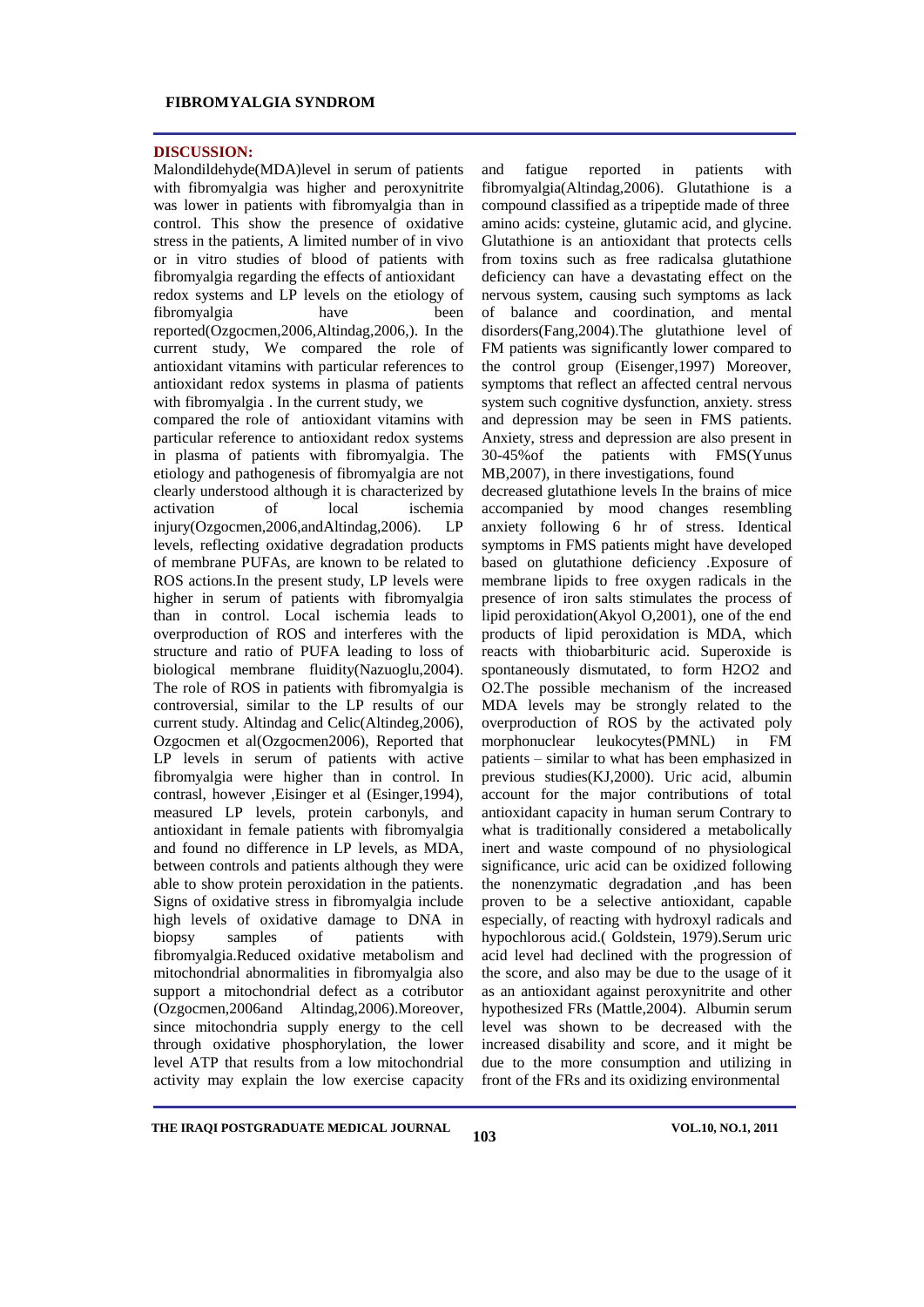effects (Halliwell, 1988&Bourdon , 1999). The plasma levels of proteins depends on the balance between their synthesis and their catabolism or loss from the body, many plasma proteins are synthesized in the liver ,but the plasma cells and lymphocytes of the immune system synthesis immunoglobulin's, and proteins of the complement system are synthesized by macrophages as well as hepatic cells. Total protein levels may be misleading, and may be normal in the face of quite marked changes in the constituent proteins, only low albumin levels are of clinical importance (Zilva&Philip, 2002). **CONCLUSION:**

Patients with fibromyalgia are oxidatively streed according to change of LP and antioxidants. These result are consistent with the underlying hypothesis that there is an imbalance between ROS production and the antioxidant defense system in local ischemia of patientswith fibromyalgia.

# **REFERENCES:**

- **1.** AL-Timimi DJ,Dormandy TL.The inhibition of lipid autoxidation by human caeruloplasmin. Biochem J.1977;168:283- 88.
- **2.** Altindag O,Celik H.Total antioxidant capacity and the severity of the pain in patients with fibromyalgia.Redox Rep2006;11:131-35.
- **3.** Bagis S,Tamer L,Sahin G.Free radicals and antioxidants in primary fibromyalgia : an oxidative stress disorder .Rheumatol Int 2005;25:188-90.
- **4.** Bilici M,Efe H,Koroglu MA,Uydu HA.Antioxidative enzyme activities and lipid peroxidation in mjor depression:alteration by antidepressant treatments.J Affect Disord .2001;64:43-51.
- **5.** Buege JA,Aust SD.Microsomal. lipid peroxidation. Meth Enzymol 1978;51:302- 10.
- **6.** Delibas N,Ozcnkaya R,Altunts I.Clinical importance of erythrocyte malondialdehyde levels as a marker of cognitive deterioration in patients with dementia of Alzheimer type.Clin bichem,2002;32:137-40 .
- **7.** Doumas BT,Watson,WA,Biggs,HG.Clin. Chim.Acta 1971;31:78.
- **8.** Ellman GL,Lysko H.Disulphide and sulfhydryl compounds in TCA extracts of human blood and plasma. JLab Clin Med 1967:70.
- **9.** Gur A,Cevik R. NassK,Colpan Ll,SaracS.Cortisol and Hypothalamicpituitary-gonadal axis hormones in follicular-phace womenwith fibromyalgia and chronic fatigue syndrome Arithritis Re.Ther,2004;6:232-38.
- **10.** Gutteridge JMC.Caeruloplasmin :A plasma protein enzyme and antioxidants.AnnClinBiochen.1990;15:293- 96.
- **11.** Haynes BF,Fauci AS.Disorder of immune system connective tissue and joint.In:Kasper DL,Fauci AS,Long DL,Braunwald E.Hanser SL,Jameson JL.Harrisons principles of internal medicine 16<sup>th</sup> Edition.McGraw-Hill Companies, Inc.2005:1907-2066.
- **12.** Ho KJ,Chen PQ,Chang CY. The oxidative metabolim of circulating phagocytes in ankylosing spondylitis determination by whole blood chemiluminescence.Ann Rheum Dis.2000;59:338-41.
- **13.** Land N,Bengtsson A,Thorborg P.Muscle oxygen tissue pressurein primary fibromyalgia Scand J Rheumatol,1986;15:165-73.
- **14.** Lindh MH,Johansson LG,Hedberg M,Hedberg M,Henning GB.Muscle fiber characteristics and enzymes in patients with fibromyalgia and controls. Scand J Rheumatol 1995;24:34-37.
- **15.** Jeschonneck M,Graohmann G,Sprott H.Abnormal microcirculation and temperature in skin above tender points in patients with fibromyalgia. Rheumatology 2000;39:917-21.
- **16.** Menden EE,Boiano JM,M urthy L,Petering HG.Modification of a phenylenediamine oxidase method to permit non- utomated caeruloplasmin determination in batches of rat serum or plasma micro samples. AnallLett.1977;10:197-20.
- **17.** Nazuroglu M,Simsek M,Kutlu M.Moderate exercise dietary VitaminC and Vitamin E combination protects streptozotocin-induced oxidative damage to the blood and improves fetal outcomes in pregnant rats, Clin Chem Lab Med 2004;42:511-17.